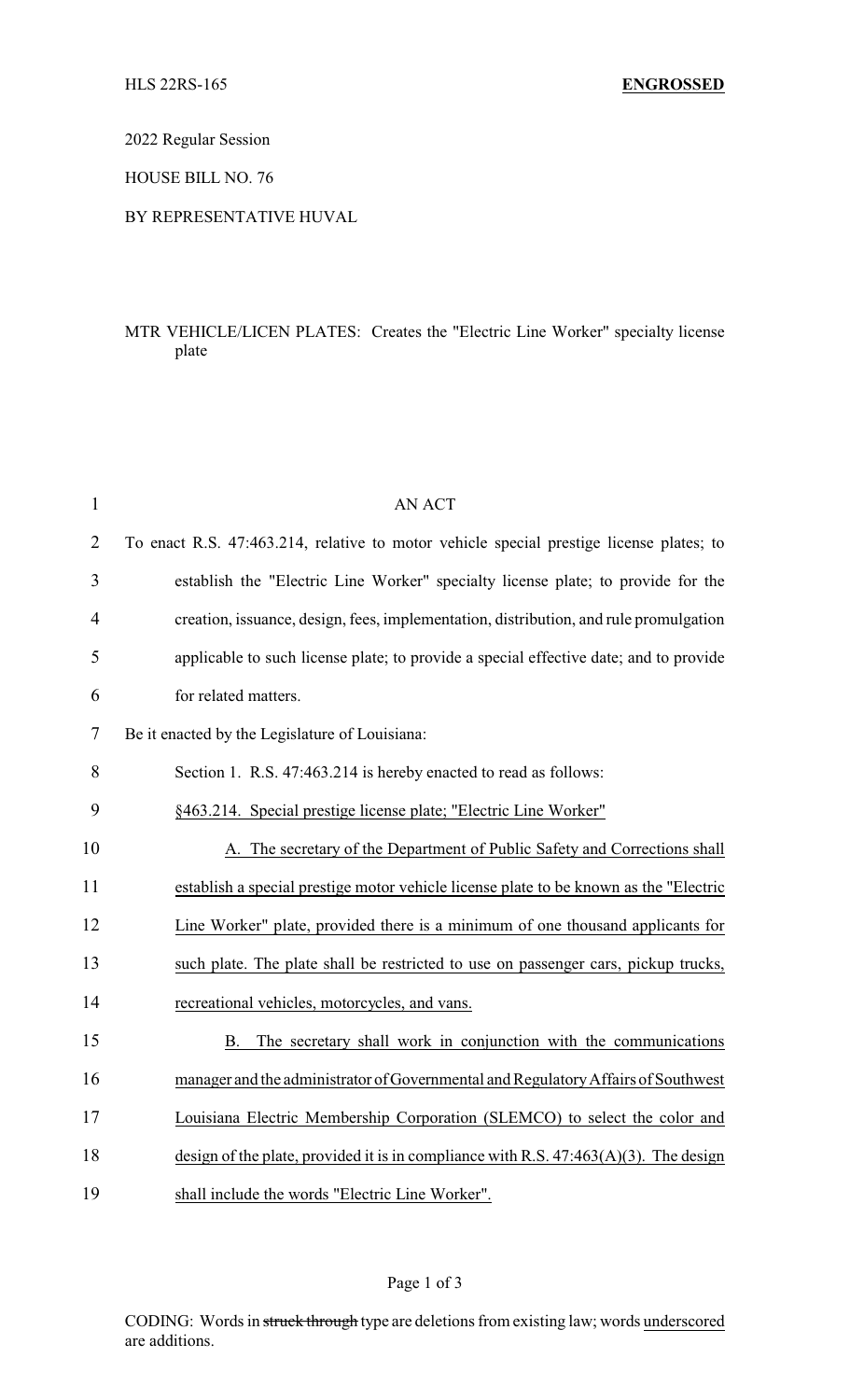| $\mathbf{1}$   | C. The special prestige license plate shall be issued, upon application, to any               |
|----------------|-----------------------------------------------------------------------------------------------|
| $\overline{2}$ | citizen of Louisiana in the same manner as any other motor vehicle license plate.             |
| 3              | D. The department shall collect an annual royalty fee of twenty-five dollars                  |
| 4              | that shall be disbursed in accordance with Subsection E of this Section. This royalty         |
| 5              | fee shall be in addition to the standard motor vehicle license tax imposed by Article         |
| 6              | VII, Section 5 of the Constitution of Louisiana, and a handling fee of three dollars          |
| 7              | and fifty cents for each plate to be retained by the department to offset a portion of        |
| 8              | administrative costs.                                                                         |
| 9              | E. The annual royalty fee shall be collected by the department and forwarded                  |
| 10             | to the South Louisiana Community College Certified Power Lineman Program at the               |
| 11             | Acadian Campus in Crowley. The monies received from the royalty fees shall be                 |
| 12             | used to assist students that cannot afford to purchase the required climbing tools for        |
| 13             | the program.                                                                                  |
| 14             | F. The secretary shall promulgate and adopt rules and regulations as are                      |
| 15             | necessary to implement the provisions of this Section.                                        |
| 16             | Section 2. The Department of Public Safety and Corrections, office of motor                   |
| 17             | vehicles, is hereby directed to create the special prestige license plate when the applicable |
| 18             | statutory provisions are met and its system is updated to accommodate the creation of new     |
| 19             | plates.                                                                                       |

### DIGEST

The digest printed below was prepared by House Legislative Services. It constitutes no part of the legislative instrument. The keyword, one-liner, abstract, and digest do not constitute part of the law or proof or indicia of legislative intent. [R.S. 1:13(B) and 24:177(E)]

| HB 76 Engrossed | 2022 Regular Session                                                                         | Huval |
|-----------------|----------------------------------------------------------------------------------------------|-------|
|                 | Abstract: Creates the "Flectric Line Worker" special prestige license plate Provides for the |       |

**Abstract:** Creates the "Electric Line Worker" special prestige license plate. Provides for the creation, issuance, design, implementation, fees, distribution, and promulgation of rules applicable to this license plate.

Proposed law requires the Dept. of Public Safety and Corrections to issue a special prestige license plate to be known as the "Electric Line Worker" license plate, provided there is a minimum of 1,000 applicants for such plate.

Proposed law requires that the secretary work in conjunction with the communications manager and the administrator of Governmental and RegulatoryAffairs of the Southwest La. Electric Membership Corporation to select the color and design of the plate.